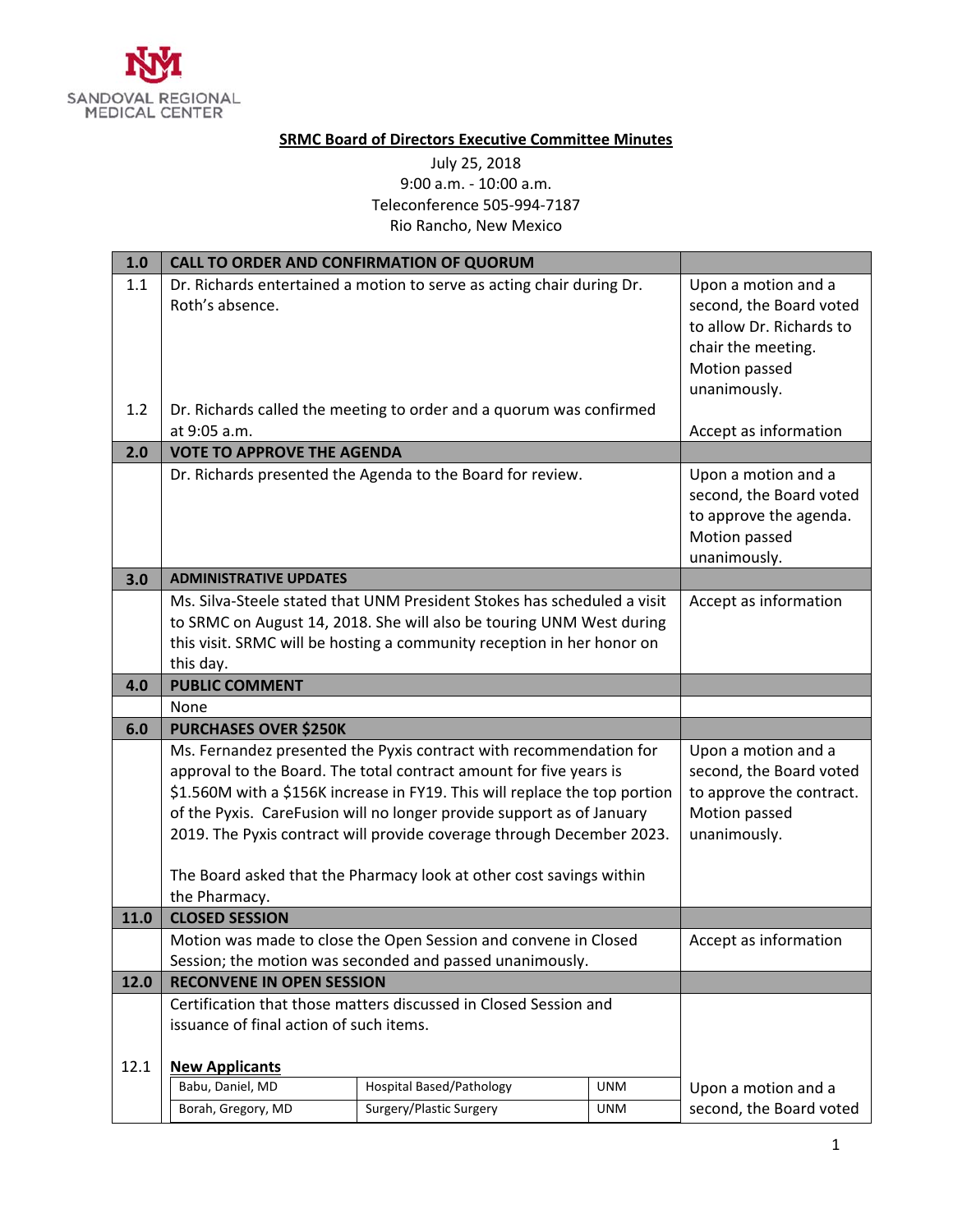

|      | Dela Cruz, Joanna, AA-C                                                                                                           |                               | Hospital Based/Anesthesiology                                            |            | <b>UNM</b>               |                          | to approve New                                |
|------|-----------------------------------------------------------------------------------------------------------------------------------|-------------------------------|--------------------------------------------------------------------------|------------|--------------------------|--------------------------|-----------------------------------------------|
|      | Dunlap, Leslie Jo, PA-C                                                                                                           | Surgery/Orthopedics           |                                                                          | <b>UNM</b> |                          | Applicants for Babu thru |                                               |
|      | Elman, Shana, MD                                                                                                                  |                               | <b>Hospital Based/Radiology</b>                                          |            | <b>UNM</b>               |                          | Ziaolhagh. Motion                             |
|      | Gavva, Chakri, MD                                                                                                                 |                               | <b>Hospital Based/Pathology</b>                                          |            |                          |                          | passed unanimously.                           |
|      | Halfacre, James, MD                                                                                                               |                               | <b>Hospital Based/Pathology</b>                                          |            | <b>PSA</b><br><b>PSA</b> |                          |                                               |
|      | Luna, Donald, MD                                                                                                                  |                               | Hospital Based/Anesthesiology                                            |            | <b>UNM</b>               |                          |                                               |
|      | McCoy, Bridget Kathleen, MD                                                                                                       |                               | Medicine/Psychiatry                                                      |            | <b>UNM</b>               |                          |                                               |
|      | Niehaus, Karen, L, MD                                                                                                             |                               | Medicine/Critical Care/Pulmonary                                         |            | <b>UNMMG</b>             |                          |                                               |
|      | Rael, Ana-Maria Y, MD                                                                                                             |                               | Medicine/Family Med                                                      |            |                          | UNM-Locums               |                                               |
|      | Souers, Joanna, MD                                                                                                                |                               | Medicine/Family Med                                                      |            | <b>UNM</b>               |                          |                                               |
|      | Woodward, Haley Anne, AA-C                                                                                                        |                               | Hospital Based/Anesthesiology                                            |            | <b>UNM</b>               |                          |                                               |
|      | Ziaolhagh, Ali, MD                                                                                                                |                               | Medicine/Internal Medicine                                               |            | <b>UNM</b>               |                          |                                               |
|      |                                                                                                                                   |                               |                                                                          |            |                          |                          |                                               |
| 12.2 | <b>Reappointments</b>                                                                                                             |                               |                                                                          |            |                          |                          | Upon a motion and a                           |
|      | Abramowski, Aaron AA-C                                                                                                            |                               | Hospital Based/Anesthesiology                                            |            |                          | <b>UNM</b>               | second, the Board voted                       |
|      | Carmichael, Bonnie A., MD                                                                                                         |                               | <b>Hospital Based/Pathology</b>                                          |            |                          | <b>UNM</b>               | to approve                                    |
|      | Carter, Scott Cory, MD                                                                                                            |                               | <b>Hospital Based/Radiology</b>                                          |            |                          | <b>UNM</b>               | reappointments for                            |
|      | Choudry, Yasin Mohsin Aslam, MD                                                                                                   |                               | Medicine/Psychiatry                                                      |            |                          | <b>UNM</b>               | Abramowski thru Wu.                           |
|      | Del Fabbro, Anilla, MD                                                                                                            |                               | Medicine/Psychiatry                                                      |            |                          | <b>UNM</b>               | Motion passed                                 |
|      | Dorin, Maxine, H, MD                                                                                                              |                               | Surgery/Gynecology                                                       |            |                          | <b>UNM</b>               | unanimously.                                  |
|      | Fridirici, Jamie, AA-C                                                                                                            | Hospital Based/Anesthesiology |                                                                          | <b>UNM</b> |                          |                          |                                               |
|      | Gorman, Stephanie, PhD<br>Kopacz, Kimberly A. AA-C<br>Marinaro, Jonathan L., MD<br>Mason, Daniel, MD<br>Montplaisir, Jacque, CRNA |                               | Medicine/Psychology                                                      |            |                          | <b>UNM</b>               |                                               |
|      |                                                                                                                                   |                               | Hospital Based/Anesthesiology                                            |            |                          | <b>UNM</b>               |                                               |
|      |                                                                                                                                   |                               | Hospital Based/Emergency Medicine                                        |            |                          | <b>UNM</b>               |                                               |
|      |                                                                                                                                   |                               | Hospital Based/Anesthesiology                                            |            |                          | <b>UNM</b>               |                                               |
|      |                                                                                                                                   |                               | Hospital Based/Anesthesiology                                            |            |                          | <b>UNM</b>               |                                               |
|      | Paterson, Andrew J., MD                                                                                                           |                               | Surgery/Orthopaedics                                                     |            | <b>UNM</b>               |                          |                                               |
|      | Rogers, Kendall M., MD                                                                                                            |                               | Medicine/Internal Medicine                                               |            |                          | <b>UNM</b>               |                                               |
|      | Saline, Jennifer L., MD<br>Skarbek-Borowska, Sara Elizabeth, MD                                                                   |                               | <b>Hospital Based/Radiology</b>                                          |            | <b>UNM</b>               |                          |                                               |
|      |                                                                                                                                   |                               | Hospital Based/Emergency Med                                             |            | <b>UNM</b>               |                          |                                               |
|      | Taylor, Lance T., MD                                                                                                              |                               | Medicine/Gastroenterology                                                |            | Comm.                    |                          |                                               |
|      | Torrazza Perez, Euriko, MD<br>Vasef, Mohamad Ali, MD<br>Wu, Jeffrey, MD                                                           |                               | Medicine/Gastroenterology                                                |            | <b>UNM</b>               |                          |                                               |
|      |                                                                                                                                   |                               | <b>Hospital Based/Pathology</b>                                          |            | <b>UNM</b>               |                          |                                               |
|      |                                                                                                                                   |                               | Surgery/Plastic Surgery                                                  |            | <b>UNM</b>               |                          |                                               |
|      |                                                                                                                                   |                               |                                                                          |            |                          |                          |                                               |
|      | <b>Expansions</b>                                                                                                                 |                               |                                                                          |            |                          |                          |                                               |
| 12.3 | Quintana, Ashley, CNP                                                                                                             |                               | Medicine/Fam<br><b>UNMMG</b><br>Med/Women's<br><b>CNP Women's Health</b> |            |                          |                          | Upon a motion and a                           |
|      |                                                                                                                                   |                               |                                                                          |            |                          |                          | second, the Board voted                       |
|      | $\bullet$                                                                                                                         |                               | Core                                                                     |            |                          |                          | to approve expansions<br>for Quintana. Motion |
|      |                                                                                                                                   |                               | Non-core Pudental                                                        |            |                          |                          | passed unanimously.                           |
|      |                                                                                                                                   | Injections                    |                                                                          |            |                          |                          |                                               |
|      |                                                                                                                                   |                               | Non-Core Tibial<br>Neuromodulations                                      |            |                          |                          |                                               |
|      |                                                                                                                                   |                               |                                                                          |            |                          |                          |                                               |
|      |                                                                                                                                   |                               |                                                                          |            |                          |                          |                                               |
|      |                                                                                                                                   |                               |                                                                          |            |                          |                          |                                               |